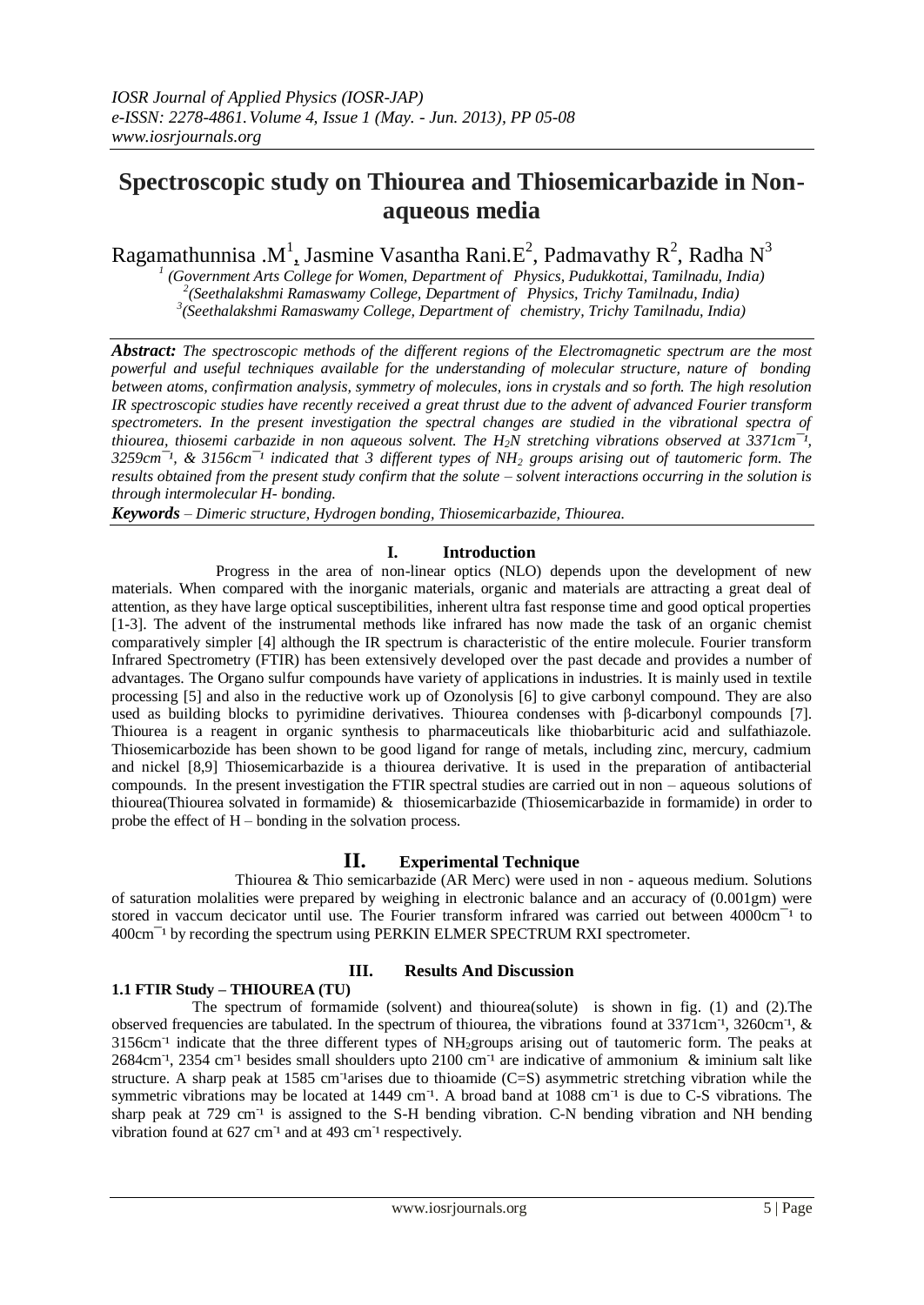### **1.2 FTIR- THE SOLUTION OF THIOUREA IN FORMAMIDE:**

The solution spectrum is shown in fig.  $(3)$  In the solution the solvent peak at 3416cm<sup>-1</sup> has shifted to  $3372 \text{cm}^{-1}$  towards lower energy side by 44  $\text{cm}^{-1}$ . Besides a series of stretching vibrations are observed at  $3267 \text{cm}^{-1}$ ,  $3163 \text{cm}^{-1}$ ,  $2888 \text{cm}^{-1}$ ,  $2688 \text{cm}^{-1}$  and at 2204 cm<sup>-1</sup>. These vibration frequencies are confirmed the presence of both the solute [NH] and solvent peaks [CH] and [C=NH]. The sharp peak of bands at  $1697 \text{cm}^{-1}$ and 1550 cm $\neg$  in the solvent spectrum have disappeared and a new band occurs at 1598 cm $\neg$ <sup>1</sup>. This peak has arisen due to H- bonding between  $\geq$ C=O of solvent and NH<sub>2</sub> of solute destroying the dimeric structure of pure solvent. The >C=S vibration at 1584 cm $\neg$ <sup>1</sup> is shifted to higher energy by 14 cm $\neg$ <sup>1</sup>. A higher energy shift of  $10 \text{ cm}^{-1}$  occurs at 1399 cm $^{-1}$  peak and dramatic change in this band region may be attributed to solute- solvent interaction in  $>C=N-H$  site. A new peak arises at 1077 cm $\neg$ <sup>1</sup> due to C-S stretching mode of the solute. The 729 cm $\neg$ <sup>1</sup> 627 cm $\neg$ <sup>1</sup> are due to bending vibrations of the solute shifted to lower energy region of the solution compared to the salt spectrum. In this region the 494 cm $\neg$ <sup>1</sup> has shifted to higher energy region by 1 cm $\neg$ <sup>1</sup>. All these spectral changes may be due to the H-bonding pattern which shown below



#### **1.3 FTIR - THIOSEMI CARBAZIDE (TSC)**

The salt spectrum of TSC is shown in fig.  $(4)$  The series of vibrations in the region 3365 cm<sup>-1</sup> to 3169  $cm^{-1}$  are due to different types of NH<sub>2</sub> and NH groups. The absorption frequencies found at 1616 cm<sup>-1</sup> and 1516 cm<sup>-1</sup> are due to >C=S-NH functional groups. ie. asymmetric and symmetric stretching vibrations of thio amide I & II bands. At 1273 cm<sup>-1</sup> & 1155 cm<sup>-1</sup> C=N bending and C-S stretching vibrations occur. The C-S, NH<sub>2</sub> and NH bending vibrations are found at 993 cm<sup>-1</sup>,792 cm<sup>-1</sup>,649 cm<sup>-1</sup> and 576 cm<sup>-1</sup> respectively.

#### **1.4 FTIR - THIOSEMICARBAZIDE IN FORMAMIDE (TSC)**

 The solution spectrum of TSC in formamide is shown in fig. (5), which is similar to the solvent rather than to the salt. This indicates the predominant amount of formamide compared to solute molecules. A lower energy shift of 3400 cm $\neg$ <sup>1</sup> band by 16 cm $\neg$ <sup>1</sup> is observed. It is due to the weakening of C=O-NH bonds in the solvent. Broadening of this peak which is quite smooth may be due to the binding of NH of formamide to another group in the solute. The four small shoulders like peaks in the region 2407 cm $\neg$ <sup>1</sup> to 2064 cm $\neg$ <sup>1</sup> have become well defined in the solution spectra indicating the presence of strong solute – solvent interactions. A broad peak centered at  $1619 \text{ cm}^{-1}$  encompasses both the amide I of formamide and thioamide I band of TSC. The intense peak is characteristics of strong solute - solvent interaction at  $\geq$ C=O &  $\geq$ C=S groups. This peak has shifted to lower energy region by 79 cm $\neg$ <sup>1</sup> indicating  $\geq$ C-O more single bond character during donar – acceptor interaction. Similarly the amide II vibration has also shifted to lower energy by 22 cm $\neg$ <sup>1</sup> indicating lengthening of bonds. At 997 cm $\neg$ <sup>1</sup>, 787cm $\neg$ <sup>1</sup>, the solute vibrations are observed. The former is higher energy shift by 3.6 cm $\neg$ <sup>1</sup>, while the later peak is lower energy shift by 4.5 cm $\neg$ <sup>1</sup> which is the indication of strong binding. The solute – solvent interaction through inter molecular H bonding are given below.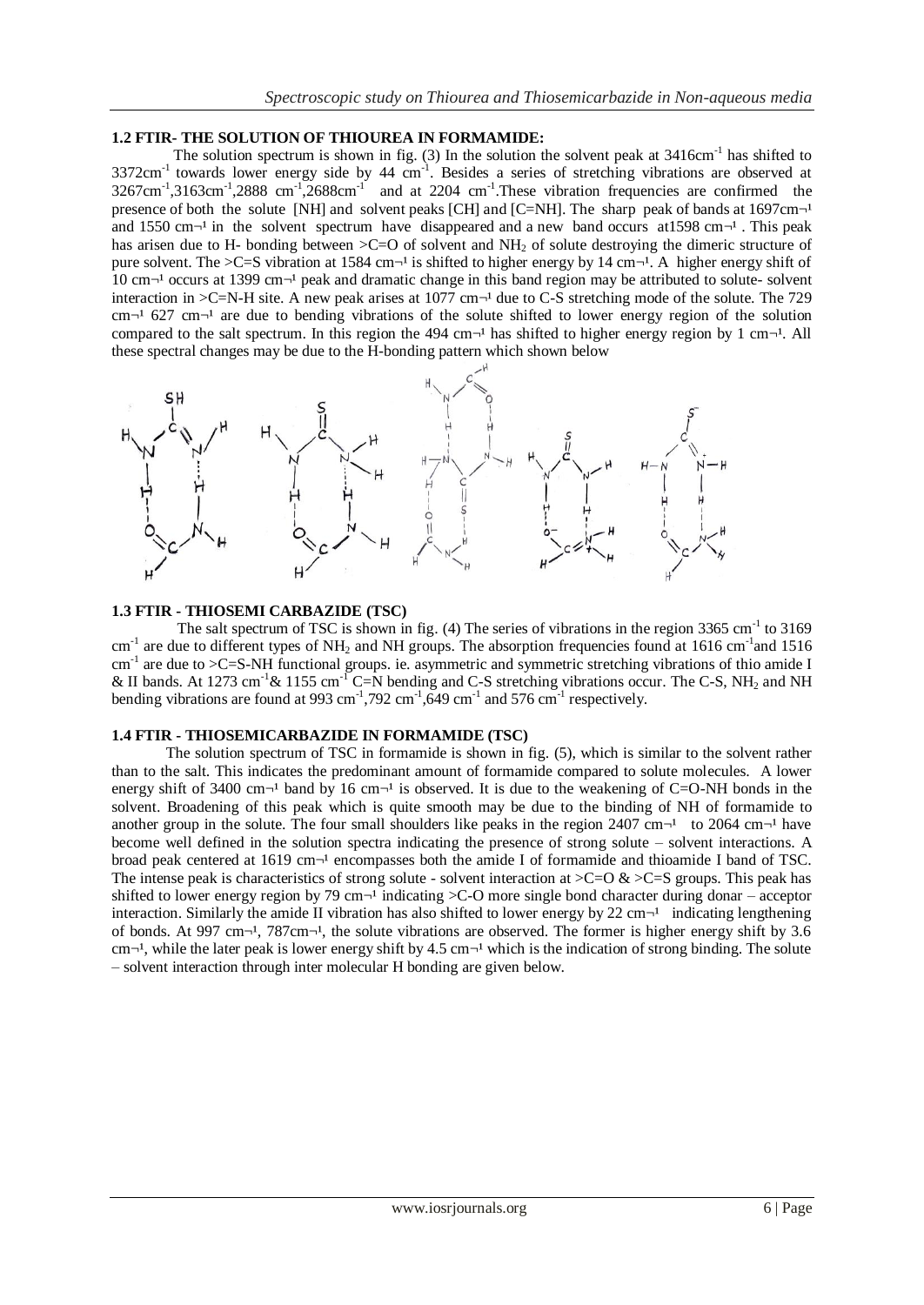Solute - Solvent interaction of this semi carbazide with formamide





Fig.1 FTIR Spectrum of Formamide



SALT-III.pk

 $S_{\rm 1.50}$  3601  $\pm$  3601  $\pm$  3601  $\pm$  3601  $\pm$  3601  $\pm$  3601  $\pm$  3601  $\pm$ 



Fig.2 FTIR Spectrum of Thiourea Fig.3 FTIR Spectrum of Thiourea in Formamide



SALT-II.



-Fig.  $\sim$ in Formamide Fig.4 FTIR Spectrum of Thiosemicarbazide Fig.5 FTIR Spectrum of Thiosemicarbazide